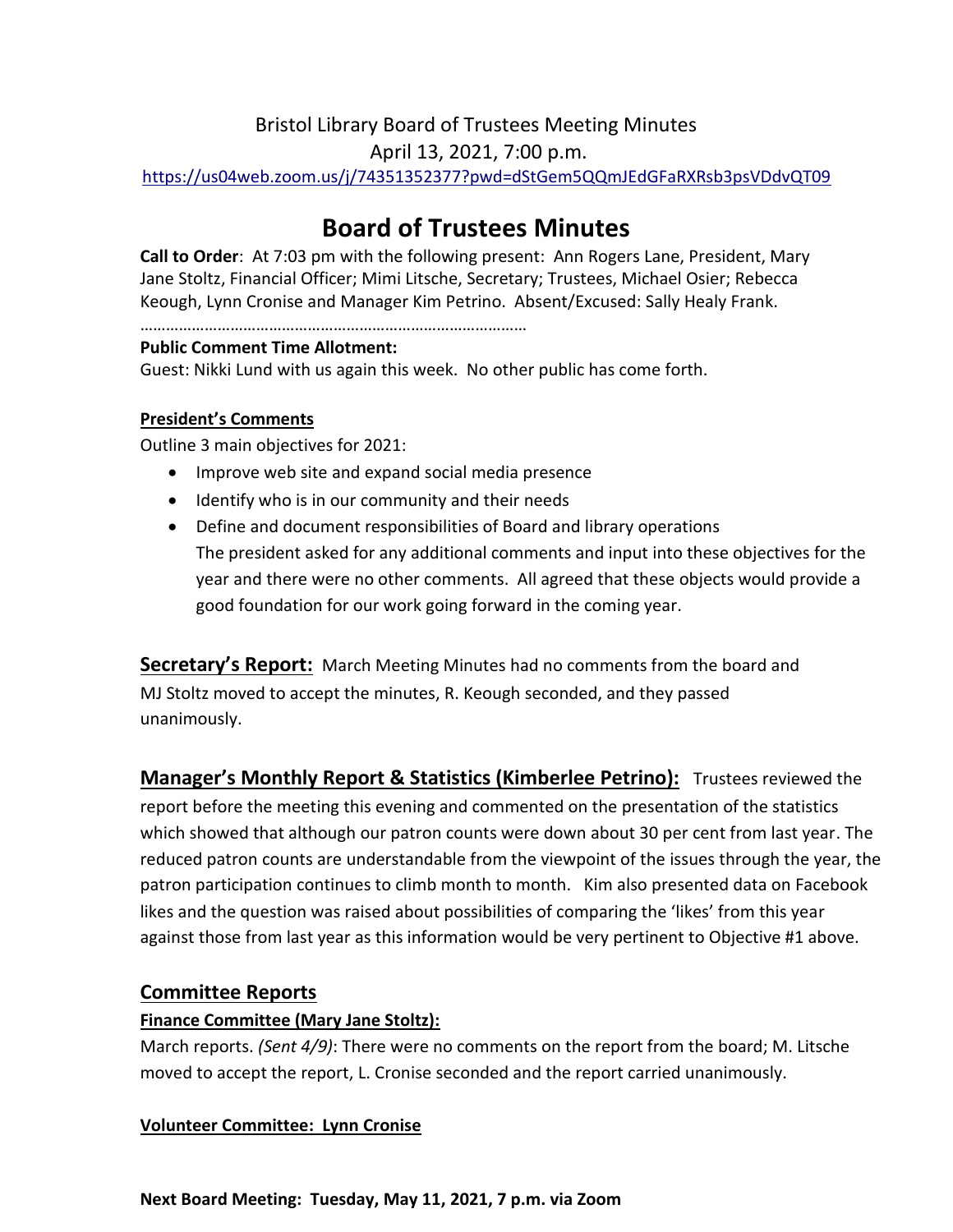Trustees had a chance to review the good research Lynn has done on what other libraries are doing in their volunteer groups with particular attention to volunteers in the programming functions of the library function. Lynn has provided an extensive email of her findings and believes that there is a way to align these findings with the proposed programming inherent with the Mary Clark Thompson Grant that we are seeking. She will continue to work on this committee and is pleased to hear that our former manager, Jessica Masci will also take an active role in the group.

#### **Grant Committee: Rebecca Keough**

Rebecca provided an overview of the grant proposal and her vision of what we could do for programming around the core of the grant if we received same. She indicated that the grant application was due in two days and although it will be a scramble for sure she will get it done. She asked the board members for their affiliations for inclusion with the grant application. She stated that we will know if we received the grant by the end of May, and if we are not successful this year, we can try again for next year as this grant is offered annually.

### **Operations Committee: Ann Rogers Lane**

The board reviewed the report from the operations committee which included an exit interview from our former library manager, Jessica Masci that offered insights into needs the library has around training for new library managers and more clearly defined roles, responsibilities, and line of communication between board leadership and the management. These findings will have a direct bearing on Objective #3 above. Ann also shared that the library has to make it easier for people to donate to our library by getting a Pay-Pal account which is a nominal cost but is so ubiquitous now in payment plans that it has become a necessity. Lynn Cronise shared that this was a finding in her research as well. Ann will pursue the process necessary to initiate the account.

#### **Policy Committee: Mimi Litsche**

Policies and procedures to approve:

Patron Complaints: Rebecca pointed out some areas that still needed clarification regarding a process to inform the patron of the process the complaint would initiate as well as the potential time frames for action so the patron does not think that the complaint might be taken seriously. Additionally, there is some language needed around what constitutes an illegal act that might realistically trigger a complaint. MJ Stoltz offered some wording that might be used to clarify. Ann R Lane suggested Rebecca and Mary Jane e-mail the suggestions to the chair of the policy committee to be taken up and resolved.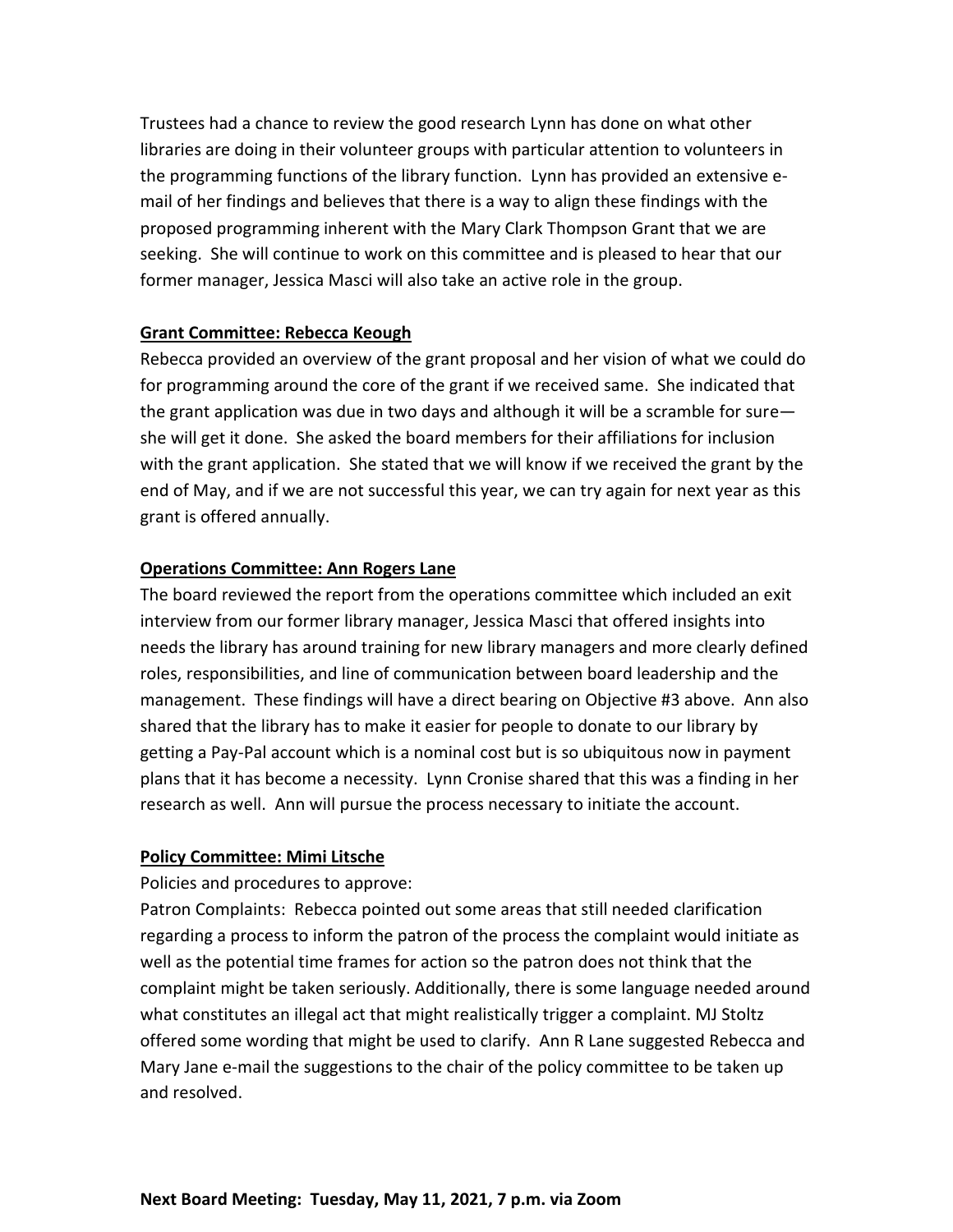BOT Practice Policy and Procedure was reviewed by board. Rebecca moved to accept, Mary Jane seconded, and the documents were approved unanimously.

Computer and Internet Usage: Reviewed by the board and one typo was noted where 'date' should be read as 'data. Mimi moved to accept the Policy and procedure with the correction as noted and it was seconded by Mary Jane and carried unanimously.

Signatory pages: BOT Conflict of Interest and Code of Ethics: The board reviewed these documents and comments were made around the guideline regarding the process of destroying the signature pages of these documents when the Board member's term is up. Many of our other documents and records must be retained for a certain length of time. Would not these documents also fall under those rules? Mary Jane offered to research this issue further before we put them into practice.

#### **Fundraising Committee: (Acting- Sally Healy Frank, Ann Rogers Lane)**

Ann presented for Sally and indicated we might consider doing a chicken BBQ , perhaps hosted by Gale Wyn or King's catering (both are Bristol owners) for the community as a drive-through event with pre-registration. We could do this at a time that does not conflict with the Fire Hall BBQ later in the year. It would partially replace what we lost from not having Fun Day this year.

#### **Municipal Committee:**

The president announced that the board will let this committee go dormant at this time. We do not have the bandwidth or the personnel to pursue this at this time and it is going to be a 2-3-year process for sure.

#### **Communications Committee: Sally Healy Frank:**

Ann presented for Sally indicating there would be a meeting with the library manager, the webmaster, Sue, Sally and Ann together to discuss how we can better enhance our web and social media presence.

#### **Old Business:** *Business not covered in Committee Reports*

Survey questions: We now have our five survey questions to go out to the community and is looking for some volunteers to help with the design. Mary Jane and Rebecca agreed to help. It will be primarily digital but hard copies will also be put out into strategic areas such as the town hall and the fire hall. We will launch the survey as soon as possible and will include some advertisement on the 'I Love Bristol' Site.